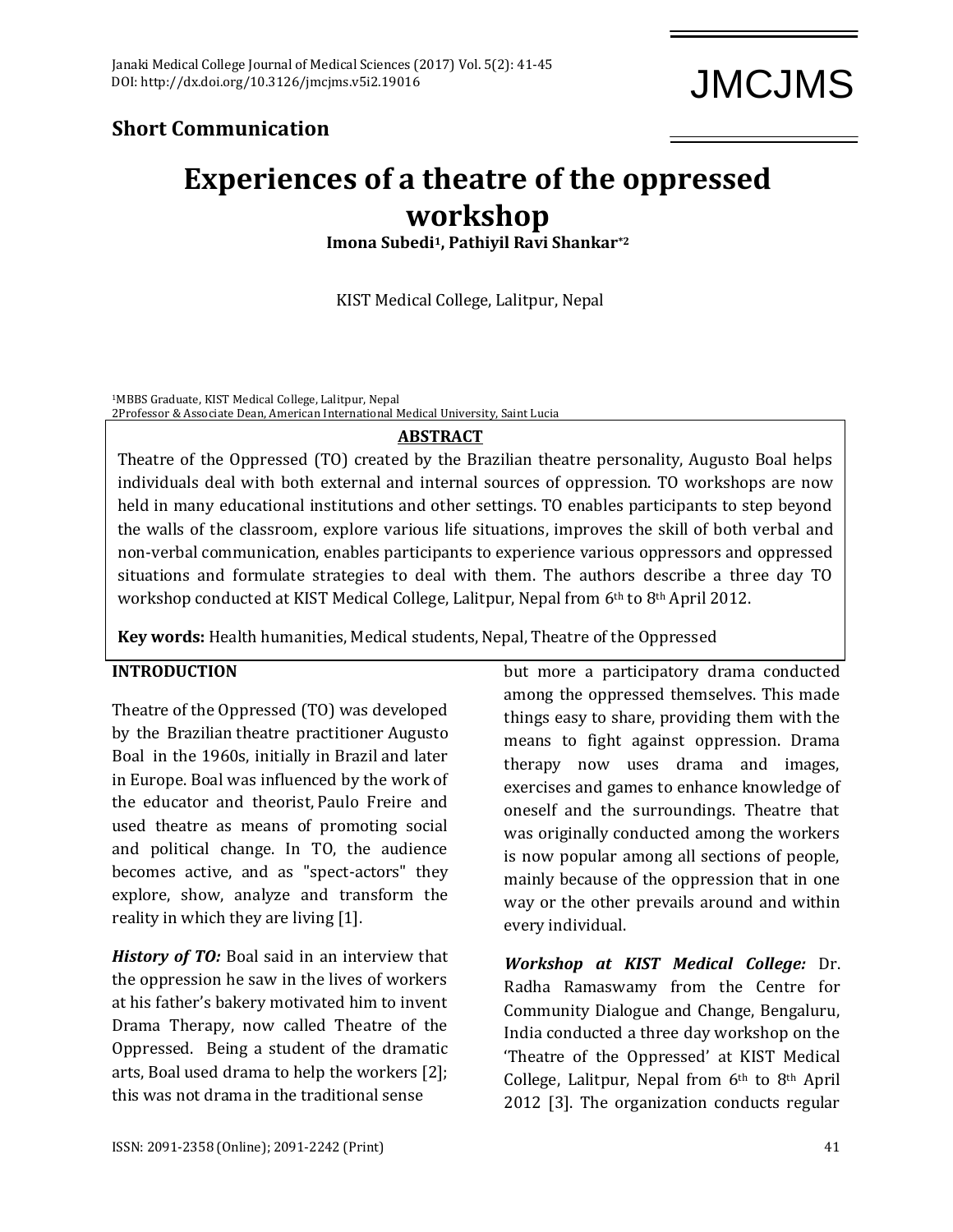workshops on TO for educators in India [4]. She insisted that participants should be present and 'active' during all three days of the workshop. For three consecutive seven hour days medical students along with the teachers who participated learnt to express themselves better and enhance their communication skills.

Before the workshop started we had little idea about TO. After participating we came to realize it was an extraordinary experience, quite different from what one expects from a traditional theatre workshop. After attending the workshop the first author (IS) came to know what Boal actually meant when he said "*While some people make theatre, we all are theatre"* [5].

*Various activities during the workshop:* The workshop used active learning conducted in small groups with many games and exercises. Every exercise provided us with a life lesson and we felt we were using our accumulated life experience to solve the different problems and challenges posed during the activities.

Among all the exercises the first author (IS) found 'Forum Theatre' and 'Image Theatre' to be most effective in bringing one's thoughts and inner oppression to the surface. When one hears the instructions one might think the exercises are just a game, but when one plays it one comes to realize what and how one actually thinks.

*Forum theatre:* This is a form of Theatre where the spectators become "Spect-actors". Forum Theatre was born from "Simultaneous Dramaturgy". It so happened that an audience was unhappy with the way a play was being conducted and an individual spectator became even more frustrated that no one understood him when he gave his opinion, so he went on stage and acted in place of the original actor and easily expressed what he wanted to say. So spectators now have a way of expressing themselves by means of acting in "Forum theatre" [6, 7].



**Figure 1: Forum Theatre** The participants are avidly watching the forum theatre scenario dealing with a nuclear family wanting to place their old grandfather in an old age home as they were not able to care for him

Forum theatre presents a common situation occurring in the community in the form of a role play involving two main characters. First is the oppressor, who creates an uneasy and oppressive situation and the second is the oppressed, who is trapped in and has to deal with the situation. Initially the two original actors enact the role-play to familiarize the audience with the situation. Then the play is repeated and the spectators now have a chance to act (so called "Spect-actors") by stopping the action at any time during the role play. They can replace the oppressed person and act out what they would do in the situation. As the role-play proceeds it can be made more complex by spect-actors acting in place of the oppressor. The person selected to play the role of the oppressor is usually a talented actor as s/he has to deal with different scenarios enacted by different spectactors playing the role of the oppressed and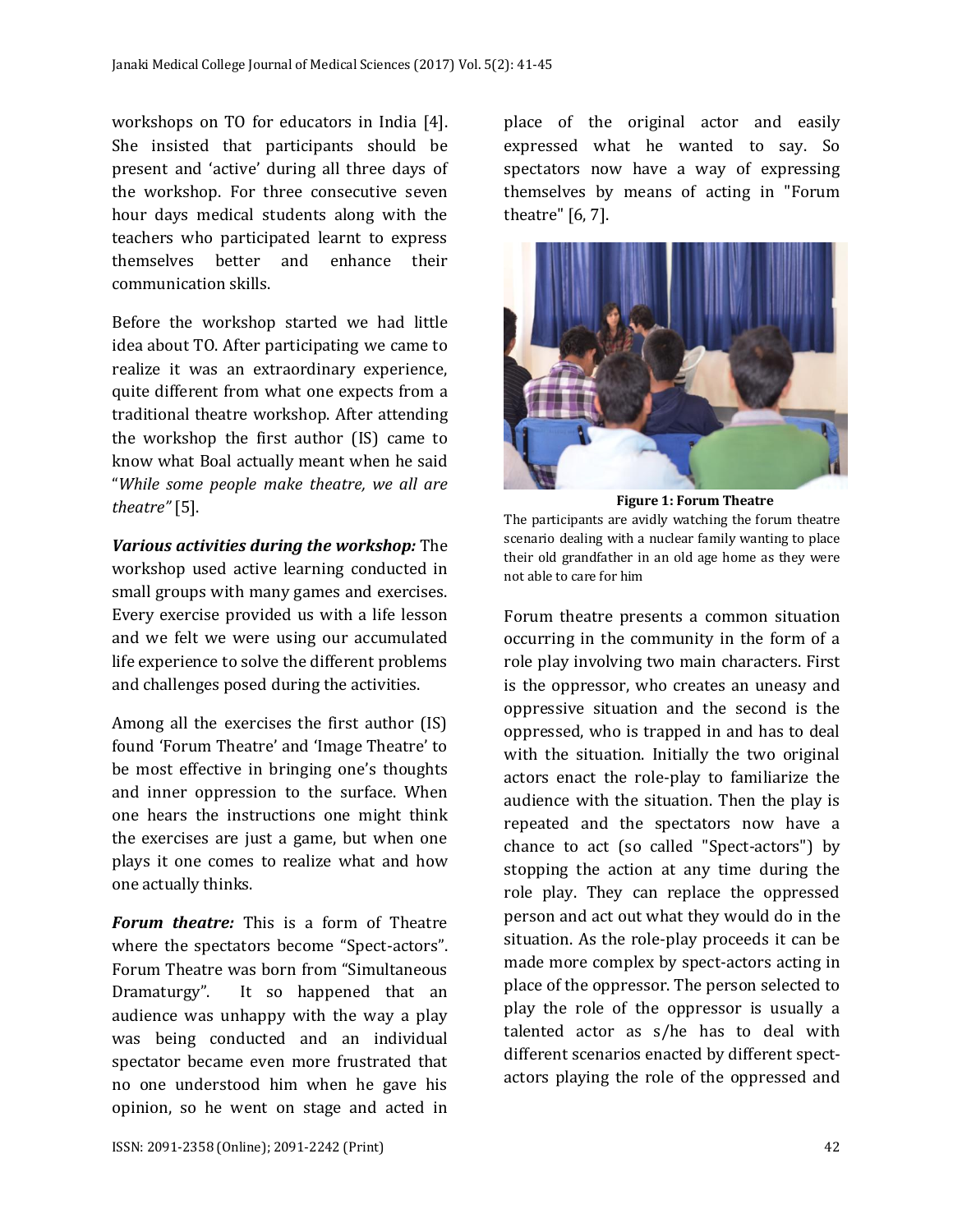respond to the different challenges impromptu.



The forum theatre scene where one of the spect-actors is playing the role of the son of the oppressor and is telling his father that he will also arrange a place for his father in an old age home when he gets old and will no longer be active

*Image theatre:* Here a person expresses himself not by words but by using his body. The body language is used to express one's thoughts, emotions and oppressions – a language that everyone can understand, but is often misunderstood.



**Figure 3: Image Theatre**

The participants with their eyes closed, assume different images in response to a particular phrase or scene narrated by the facilitator

There are different exercises under Image Theatre. A person uses his/her body to depict what s/he thinks of the given situation. People are also subdivided into small groups and they form group images representing the situation. Image is a powerful tool; it says more than words and sometimes expresses what words could never mention. But the magic of the Image Theatre is "Difference in Perception"; about how the same situation can be interpreted in many different ways. One of the assumptions made by Boal which led to TO is that dialogue is common among human beings. But when dialogue gets reduced to a monologue, oppression ensues and theatre becomes the tool to transform monologue into dialogue.



**Figure 4: Image Theatre**

The group is provided a scene or a phrase and the individual in the red checked shirt had assumed a pose to represent the scenario and the other members of the group then reacted with various body images of their own choosing

*Cover the space:* One of the exercises that was simple and yet provided the first author (IS) a lesson she will never forget is "Cover the Space". At first we were asked to cover the space in the room but we had to walk along the same path every time. Afterwards we were allowed to walk however we liked to cover the space in the room. The exercise was fun. While doing the exercise, the first author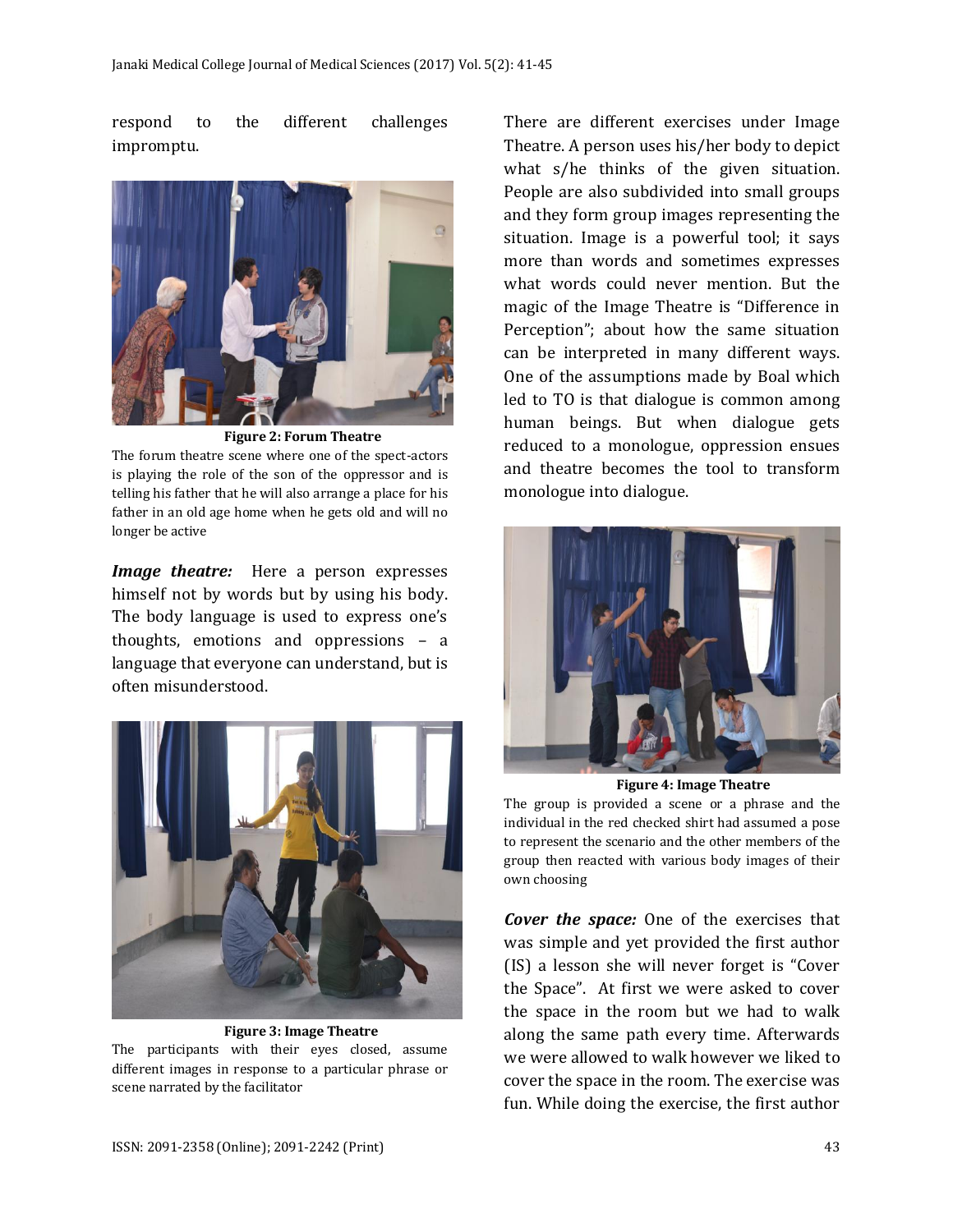(IS) felt the first phase was boring but she felt secure since she knew where to go. During the second phase, she kept on bumping into other people, got in their way, and had no idea where she was going to reach but the energy and the enjoyment was nearly double compared to the first phase.

*Glass cobra:* The second author (PRS) liked the game 'Glass cobra' the most. Here participants formed a tight circle and palpated the head of the person in front, remembering every small anatomical detail. Then you were asked to close your eyes and walk away from each other so that the circle was broken. Then the group members with eyes tightly closed had to walk around the room and using only the sense of touch locate the head of the person in front of them so that eventually the circle reformed. He says, "I was amazed when the dispersed beads of the glass cobra reformed again as if by magic!" After the exercise we sat in a circle and discussed what we felt. This was done after every exercise.



**Figure 5: Glass Cobra** The beads of the glass cobra (individuals) have been dispersed and the participants with their eyes closed are searching for the person who was in front of them to reform the original

We think such workshops should be conducted frequently in medical colleges and other educational institutions because they provide people a space to laugh and learn and broaden their way of seeing things. It serves the purpose of refreshing and renewing oneself but also enhances one's communication skills.



**Figure 6: Discussion at the end of the exercise** There were debriefing and discussion sessions at the end of each exercise. Participants shared what they felt about each exercise, their emotions while playing various roles and what they learned from the exercise. Participant sat in a circle on the floor directly absorbing energy from Mother Earth

TO helps medical students and future doctors to deal with internal fears, and inhibitions. Though originally designed to deal with external oppression TO was later broadened to also address internal oppression and fears. Poor socioeconomic conditions plays an important role in causing disease and doctors should be aware of how social change can be a powerful instrument to promote health. TO also may help in better understanding of body language and its important role in patient-doctor communication.

Many of the games are played with eyes closed and allow players to directly experience what it means to be blind and the limitations and challenges imposed by the condition. TO brings one face to face with one's fears and oppressions and then challenges one to go beyond them. We feel TO